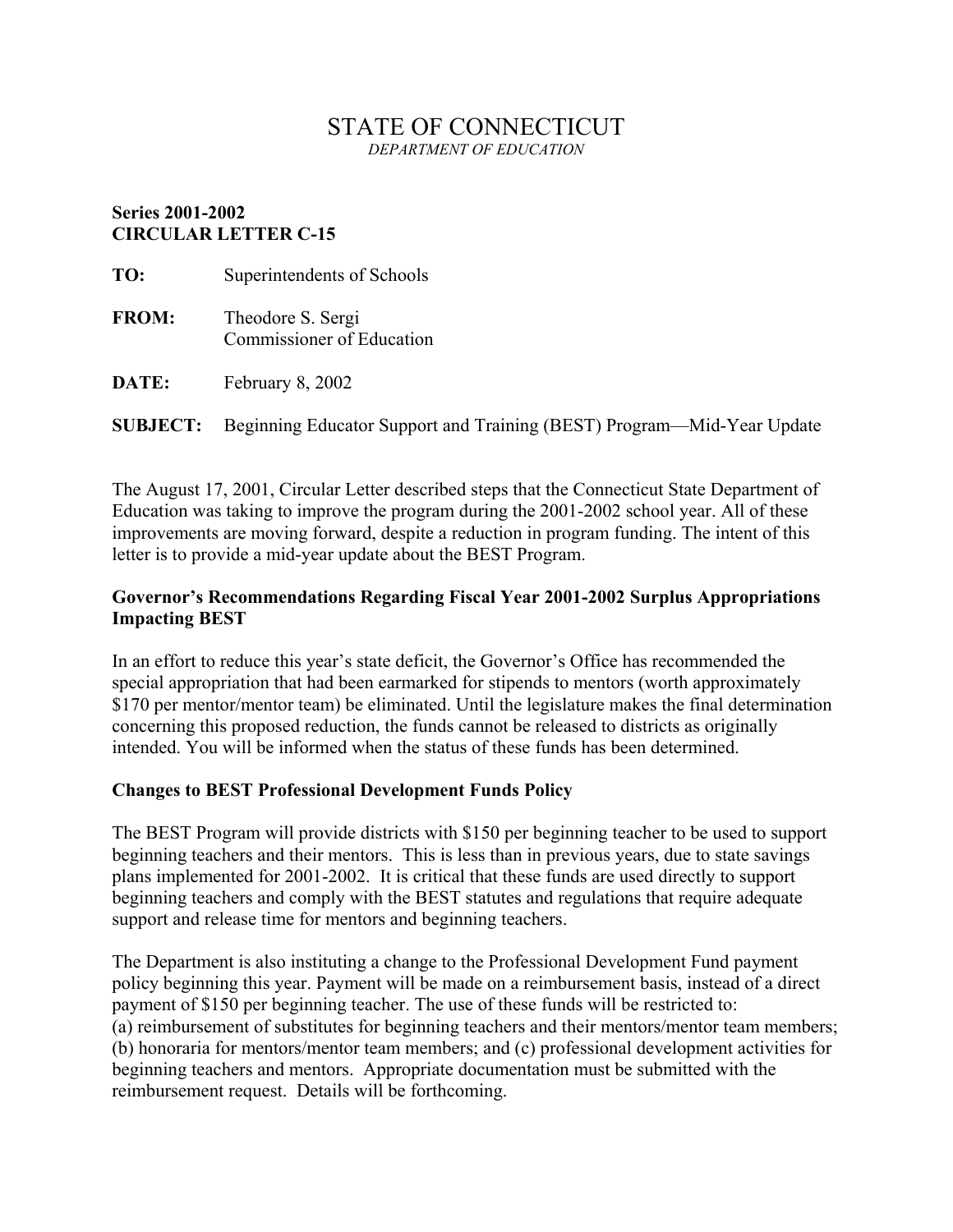## **Portfolio Scorer Recruitment for 2002**

The BEST Program needs your support to encourage the involvement of your teachers, department chairs, and principals to serve as BEST portfolio scorers. In particular, educators with elementary backgrounds are needed this year. Your district will benefit from the training that portfolio scorers receive in:

- Standards-based teaching, learning and assessment;
- Evaluation of teaching using multiple data sources; and
- Strategies to support beginning teachers in developing effective teaching practices.

Scorers receive:

- $5.0 8.0$  CEUs for training and scoring;
- CEUs for administrators which meet the statutory requirement of 15 hours of training in the evaluation of teachers; and
- Payment of \$100 per portfolio scored.

In order to recruit a more diverse scorer pool, including administrators, initial scorer training sessions have been scheduled in March and April. Portfolio scorers participate in scoring over a two-week period in July. This year, administrators may opt to score for only one week, provided they agree to score for two more summers.

#### **Mentoring of Beginning Teachers—Modifications to Policy Regarding Timeframes**

As noted in the August 17, 2001, letter, many districts have voluntarily extended support to new teachers in their second year of teaching, in order to support beginning teachers as they complete the portfolio assessment. The BEST Program statutes and regulations do not, however, require two years of mentorship (with the exception of beginning teachers who are graduates of the Alternate Route to Certification or holders of Durational Shortage Area Permits). Instead, the only requirement is that the placement of a beginning teacher with a mentor or mentor team occur within 10 days of assignment to a school building (Sec. 10-220a-7).

In response to requests from districts for more flexibility, the timeframe for mentoring is now modified. As long as the 10-day reporting requirement is met and mentorship is provided during the first year of teaching (as required by regulation), districts will be permitted to adjust the timeframe. For example, a district with an extensive beginning teacher orientation program in the first few months of the school year may opt to assign mentors or mentor teams from January of year one to January of year two. Such arrangements would also encourage mentors and mentor team members to interact with beginning teachers as they complete the portfolio seminar series and prepare for the portfolio assessment in year two (see below for more information).

#### **BEST Support Seminars—Update on Introduction of On-Line Learning**

This year's BEST Support Seminar series includes two on-site seminars and four on-line learning seminars. Seminar 1 (on-site) began in January 2002, and the on-line modules will be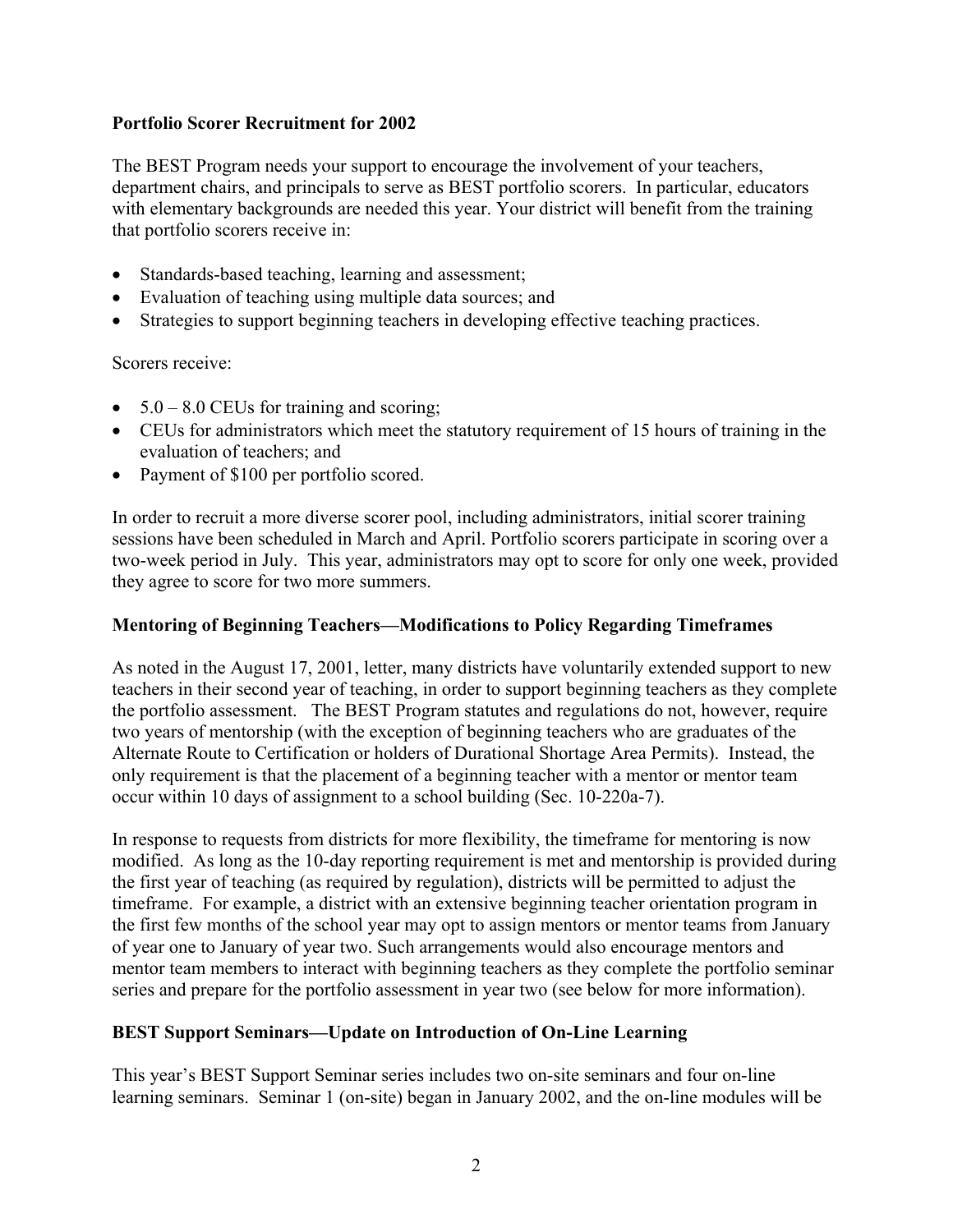available starting March 1. The on-line seminars include: (1) lessons and *exercises*, designed to focus on important elements of effective teaching in their discipline; (2) conferences, which provide forums for interaction between beginning teachers and a seminar leader; (3) *portfolio corner*, providing direct links between the content of the seminars and the portfolio requirements; (4) mentor *corner*, providing a structure for focused discussions between beginning teachers and mentors; and (5) resources, including actual portfolio samples, recommended websites and more. Mentors, principals and other interested educators can enter the online seminars on a "view only" basis.

# **BEST Program: Knowing the Facts**

Attached is a two-page highlight of the principal features of the BEST Program, designed to answer some of the commonly asked questions about the program. We hope you circulate this information to your principals, department chairs, and other individuals who work with beginning teachers.

The BEST Program is one of Connecticut's most important initiatives to support and retain high quality teachers in the classroom. School districts play an active and sustained role in support of their own teachers. As the state faces continued teacher shortages, it becomes even more critical for every district to provide ongoing support to each beginning teacher. Beginning teachers are vital resources in a school and should be nurtured, guided and supported through their novice years. In addition, those districts which actively reach out to their beginning teachers and make them an integral part of the school community tend to have less attrition and turnover. We will continue to seek feedback from superintendents, beginning teachers, mentors and other constituents about ways to improve the program.

Thank you for all your efforts in implementing the BEST program.

TSS:kfe

Attachment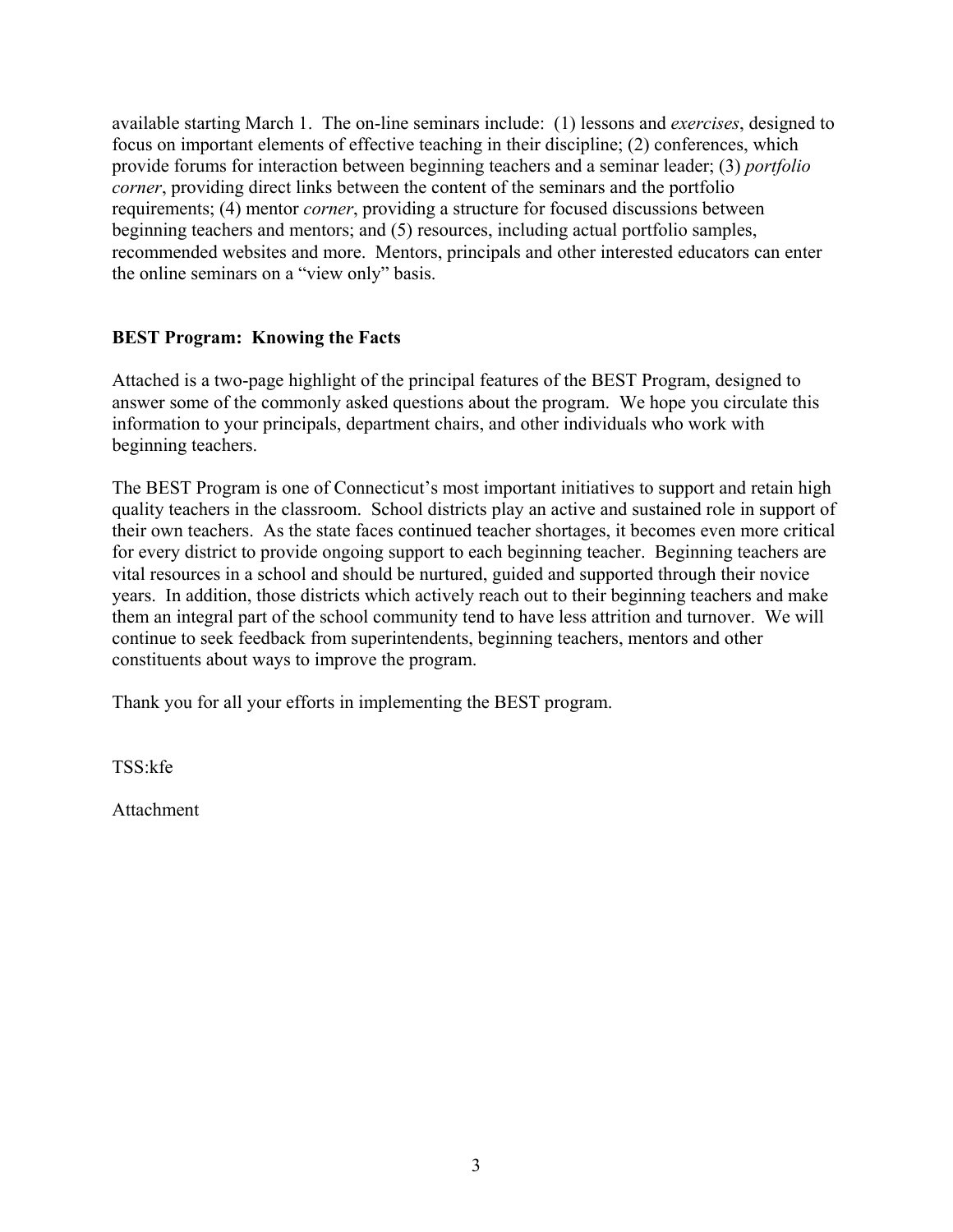# **Beginning Educator Support and Training (BEST) Program: Knowing the Facts**

The Beginning Educator Support and Training (BEST) Program is a two-year comprehensive induction program of *support* (district-based mentorship in year one and state-sponsored professional development for beginning teachers in year two) and *assessment* (content-specific teaching portfolios submitted in year two). As of the 2001-2002 school year, approximately 6,000 first and second year beginning teachers in the areas of elementary education, English language arts, mathematics, music, physical education, science, social studies, special education, visual arts, and world languages are participating in the BEST portfolio induction program.

Connecticut's Comprehensive Plan for Education for 2001-2005 credits high standards for teachers coupled with high standards for student achievement as integral to Connecticut's success over the last decade in raising student achievement and promoting an agenda of excellence and equity. Since 1989, the State Board of Education and the legislature have consistently supported funding of the BEST Program, even in periods of economic downturn.

## **What is Connecticut's Continuum for Teacher Quality?**

Connecticut's Common Core of Teaching (CCT) embodies the knowledge, skills, and competencies that teachers need in order to ensure students learn and perform at high levels. These standards are applied across teachers' careers as follows:

- Connecticut colleges and universities are developing performance-based systems based on the CCT to ensure prospective teachers have the requisite knowledge and skills to be recommended for initial certification;
- Beginning teachers participating in BEST must demonstrate teaching competency through submission of a teaching portfolio based on the CCT in order to be eligible for the provisional certificate;
- Local school districts are developing teacher evaluation and professional development systems based on the CCT and which incorporate multiple sources of evidence of teaching and student learning; and
- Experienced teachers may demonstrate excellence in teaching by earning voluntary advanced certification through the portfolio-based assessment system of the National Board for Professional Teaching Standards, whose standards are closely aligned with the CCT.

# *What is the Purpose of the BEST Program?*

The mission of the BEST Program is to ensure that all Connecticut students are taught by highly competent and caring teachers with high expectations for their students. The assessment of teaching competency as part of certification assures the public that teachers have attained the necessary skills to promote student learning. Once employed, local districts apply their local evaluation criteria to make decisions about a teacher's continued employment.

## *What is the BEST portfolio assessment?*

The portfolio documents a unit of instruction with one class over a five to eight day period of time. It includes: (a) teacher lesson plans, (b) videotaped segments of teaching (usually two 20 minute segments), (c) the work of two students in the class, and (d) reflective commentaries on the teaching and learning that took place during the unit.